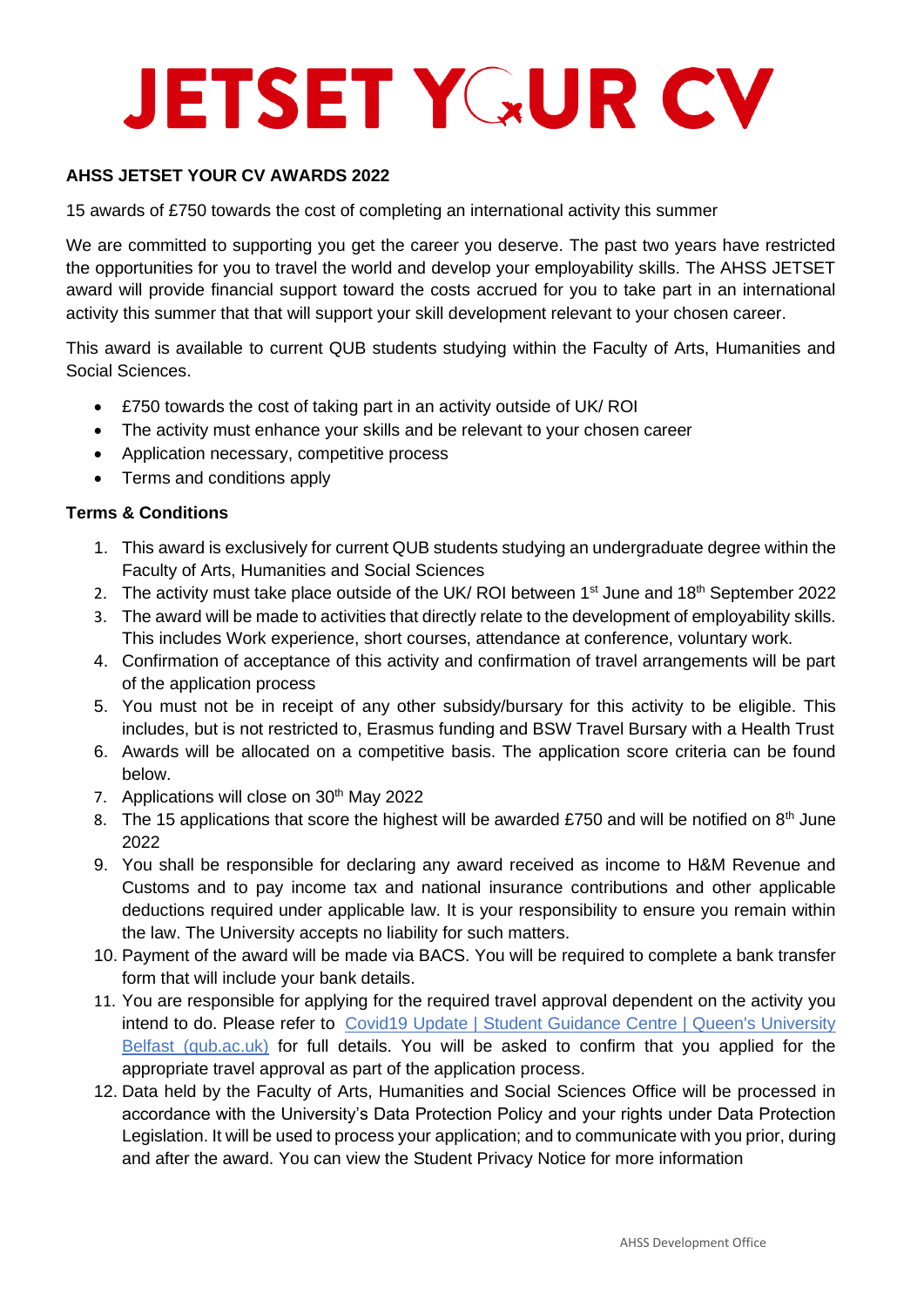### **JETSET YGUR CV**

- 13. If you provide the University with incorrect or incomplete information, or if you fail to complete the activity, or you do not meet the eligibility criteria for an award, or you otherwise do anything which might bring the University into disrepute, without prejudice to its other rights and remedies the University, may terminate its agreement with you pursuant to these Terms with immediate effect and will not pay any money to you and/or may require you to return any money already paid to you pursuant to these Terms
- 14. The University takes no responsibility for undertaking health and safety or any other risk assessments of placement organisations unrelated to course requirements. Students participating in placement as part of this Scheme are expected to undertake their own assessments and familiarise themselves with the relevant organisation's processes to ensure their personal safety and wellbeing.

| <b>Criteria</b>                                                                                                                                                                                                                                                                                                                                                                                                                                                           | <b>Scoring Criteria</b>                                                                                                                                                                                                                                                                                                                                                                                                                                                                                                                                                                                                                                                                                                                                                                |
|---------------------------------------------------------------------------------------------------------------------------------------------------------------------------------------------------------------------------------------------------------------------------------------------------------------------------------------------------------------------------------------------------------------------------------------------------------------------------|----------------------------------------------------------------------------------------------------------------------------------------------------------------------------------------------------------------------------------------------------------------------------------------------------------------------------------------------------------------------------------------------------------------------------------------------------------------------------------------------------------------------------------------------------------------------------------------------------------------------------------------------------------------------------------------------------------------------------------------------------------------------------------------|
| Type of activity (Q12)                                                                                                                                                                                                                                                                                                                                                                                                                                                    | Work experience - 10 marks<br>Volunteering - 8 Marks<br>Short course/Training/Workshops - 6 Marks<br>Conference - 4 Marks<br>Other - 2 Marks (an employability related activity)<br>0 Marks if activity if activity is not deemed to be<br>employability related                                                                                                                                                                                                                                                                                                                                                                                                                                                                                                                       |
| Activity will lead to the development of skills<br>that will support the student's employability<br>(Q17)                                                                                                                                                                                                                                                                                                                                                                 | Excellent evidence of expected learning outcomes - 10<br>marks (e.g., qualification awarded on completion of course/<br>extensive work experience gained)<br>Very good evidence of expected learning outcomes - 8<br>marks (e.g., certification awarded on completion of course/<br>very good level of work experience gained)<br>Good evidence of expected learning outcomes – 6 marks<br>(e.g., skills listed in job description, role overview, workshop<br>achievements)<br>Some evidence of expected learning outcomes - 4 marks<br>(e.g., learning new core or soft skills relevant to<br>employability)<br>Basic evidence of expected learning outcomes - 2 marks<br>(e.g., advancement of current soft or basic skills)<br>No evidence of expected learning outcomes - 0 marks |
| By taking part in this activity the student<br>understands and can explain what<br>employability skills they will develop.<br>(Minimum of 3 skills must be detailed and<br>explained) Employability skills include:<br>Problem solving/ Communication skills/<br>commercial awareness/ Subject knowledge<br>and understanding/ teamwork/ leadership/<br>Digital literacy/ Business Communication<br>skills/ Cultural Awareness/ Proficiency in<br>Foreign language) (Q18) | 3 skills detailed and thoroughly explained, relevant to<br>employability and programme - 10 Marks<br>3 skills detailed and thoroughly explained, relevant to<br>employability - 8 Marks<br>3 skills detailed and explained, relevant to employability - 6<br><b>Marks</b><br>3 skills detailed, relevant to employability - 4 Marks<br>3 skills details, not relevant to employability – 2 Marks<br>3 skills not detailed - 0 Marks                                                                                                                                                                                                                                                                                                                                                    |

### **Assessment Criteria**